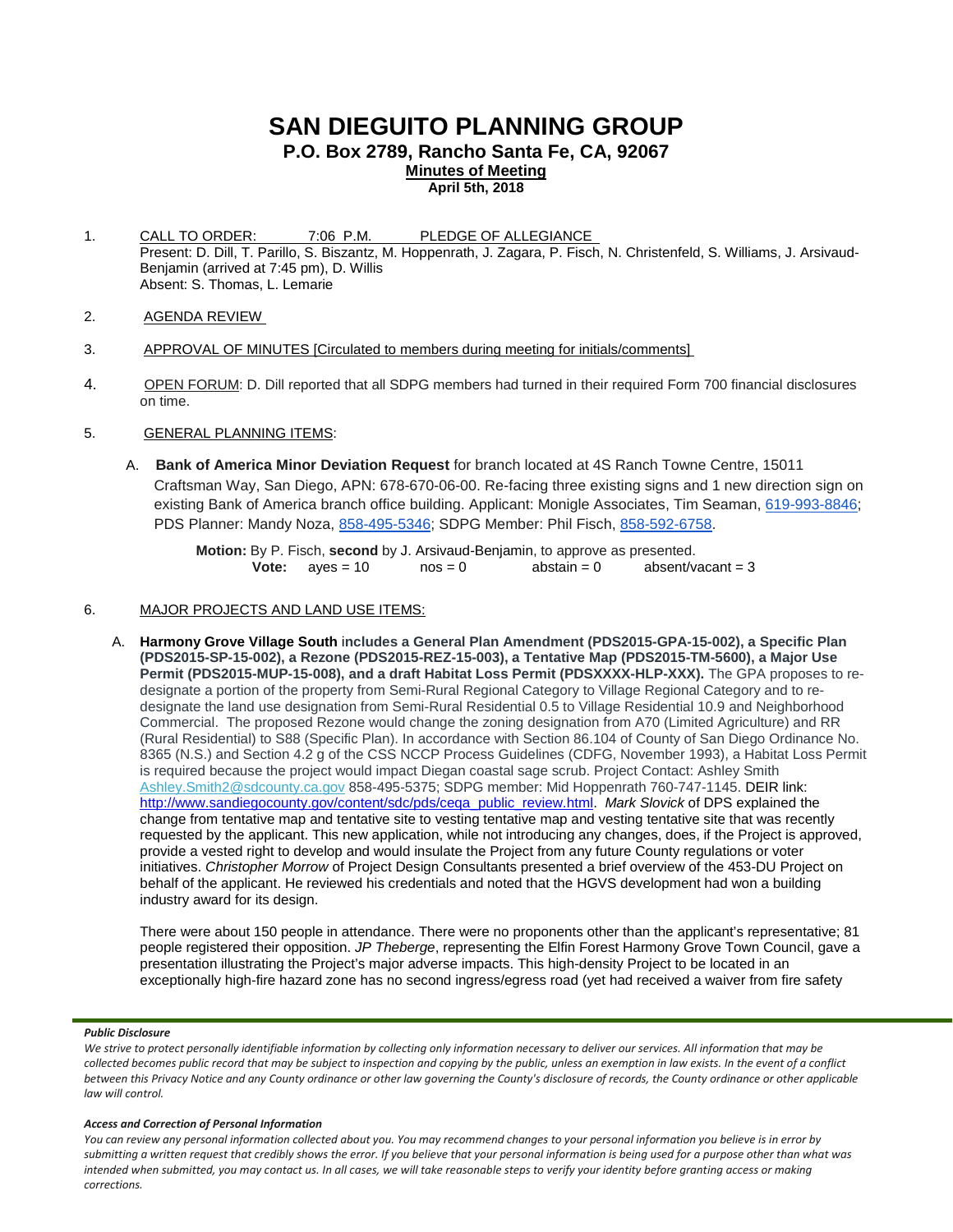regulations from the RSFFPD). Fire regulations require a secondary road when project is proposed on a dead-end road of more than 800 feet in length., The HGVS project is on a 4,000 ft length dead-end road. Because HGVS lacks a second way out, hundreds of Project residents, area residents, and commuter traffic must share the only safe evacuation route, Country Club Drive. He demonstrated a set of calculations that would enable County residents to evaluate this risk by matching a given Project density (number of DUs) with associated vehicles, to the road infrastructure that can safely support it. This method showed that if HGVS were built as presented, nearly 6 hours would be required to safely evacuate all area residents (previous HG fire conflagrations have been documented to have engulfed the HG community in less than 2 hours), and that up to 25% of the population could become entrapped. In addition, the Project is inconsistent with the Community Plan and does not follow the General Plan Community Development Model by adding multi-family housing to the rural buffer surrounding the original Harmony Grove Village. *M Hoppenrath* read the SDPG motion (full text shown in appendix) and then the discussion was opened to the public.

*Kathy Macon* had to evacuate twice and hopes the County will stick to the agreement to downgrade density around HGV that was made with the community in good faith. *Ken Dubs* noted that developer-funded analyses are often "MAI," made as instructed, and may not be valid. This idea was echoed by *Lisa Black*, who worked in urban planning for 15 years and felt that traffic, sewer, and other reports are more an art form than science. She said numbers can be manipulated. She felt high-density development is better placed in redevelopment areas. *Kamala Slight* moved to Harmony Grove to be in the "last little piece of heaven in San Diego," and she approved of the planning group motion. *Richard Murphy* felt the GHG studies were not done appropriately and that the analyses will not stand up in court, ultimately costing the taxpayer. *Shawn Wirth* commented that she lost value in her property because of the downzone in the GP update that accompanied the HGV CDM. She did this in good faith for the benefit of the community but feels that she is again being taken advantage of if these developments are allowed to ignore the GP CDM and increase density with no benefit to the individual home owner in the community. *Shelley Fontaine* believes the fire department was negligent in granting the waiver and that approving this GPA defies common sense. *Marla Sweet* lives in the HG Spiritualist Center and feels approval of HGVS would increase traffic and make local roads unsafe for residents and bicyclists. *Marilyn Johnson-Kozlow*, another resident of the HG Spiritualist Center, worries about elevated fire entrapment risks and noted that her home was one of the very few that did not burn down in the Cocos fire. She wondered whether it would be safer to just walk out in an evacuation.

*Steve Barker*, co-founder of TECC and recently retired firefighter, reminded the attendees that another resident, David Hammond, died trying to walk out during a wildfire. *Steve* recommended that the developer save their money and sell the property to a conservancy. He noted many would-be developments in the area failed and were now open space. He commented that although he had the greatest respect for the RSFFPD, they "got this one wrong," and never should have granted the waiver. *Vicki Hamilton* moved to this area to raise her children near nature and get away from dense developments, and she supports the motion. *Joseph Manrique* worked with Cal Fire and the Sheriff's Mounted Patrol and remarked on how fast fire can spread. He said that in the Cocos fire, it took only 2 and  $\frac{1}{2}$  minutes for the flames to move from the road to his hay barn. He was concerned that as development grows, supporting services won't grow as fast. *Ginger Lamp* said it was terrifying to try to escape the Cocos fire, with fire coming towards her down the hill and both sides of the road blocked; unfortunately no one was directing traffic.

*Jim Cahill* wants the County to honor prior agreements to limit density, and to consider wildlife when building out the valley, that is, to save more valley, not more homes. *Nancy Henderson* feels the citizens have made enough concessions, and that more development will bring more fire entrapment risk. Trying to evacuate the Cocos fire was very frightening for her, she saw 15 cars trapped on Mt Whitney Road because the fire was moving fast, and people panicked. She thinks the BoS should not ignore the fire safety issue and should not approve more high-density development in this fire-prone valley. *Nancy Reed* supported the motion and believes this valley is one of the most magical places in San Diego. She thinks the fires are getting worse and that granting a waiver for the lack of a second exit was unconscionable*. Barbara Isherwood* moved from the north of England and loved it here. She thinks the residents must feel cheated because they were not NIMBYs and did the right thing by negotiating for HGV with the County, but now face high-density development. She thinks HGVS must be stopped.

*Brianna Girod* just moved to HGV, which was advertised as "urban meets rural," and was very concerned about HGVS elevating fire danger and reducing the ability to evacuate. She mentioned it was difficult to get insurance.

#### *Public Disclosure*

*We strive to protect personally identifiable information by collecting only information necessary to deliver our services. All information that may be collected becomes public record that may be subject to inspection and copying by the public, unless an exemption in law exists. In the event of a conflict between this Privacy Notice and any County ordinance or other law governing the County's disclosure of records, the County ordinance or other applicable law will control.*

### *Access and Correction of Personal Information*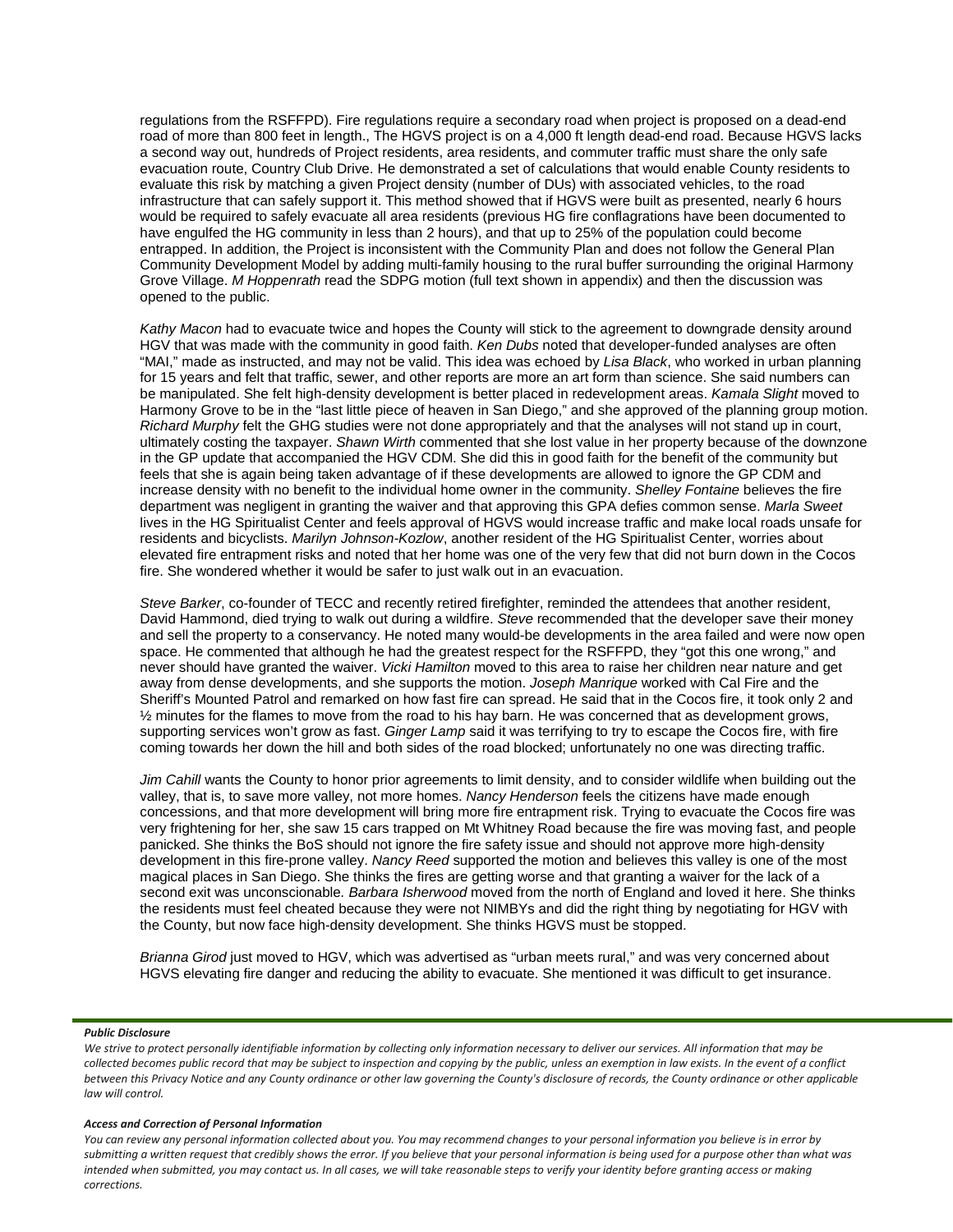*Bruce Schryven*, an experienced investigator, noted that HGV was not shelter in place and that people had only minutes, not hours, to evacuate. He said that people often panic in those situations. *Rev Robert Anderson* lost his home in the Cider fire and Witch fire and then again in the Cocos fire. He watched 19 homes burn in 15 minutes and remarked that most of his neighbors had no insurance. He said people lost their livelihoods and many lost their dreams. *Jim Depolo* thought that HGVS had many problems and that to keep the area rural, the County should follow the General Plan. He thought the motion was very well worded. *John Gottlieb* thought the area was already too congested and believed that the County must consider the families that were moving into the area.

*Chris Dye* was concerned about safety for his family and neighbors and believed that BoS approval of HGVS would show that the County felt the residents' lives were not worth the cost of losing the development. *Patti Newton* lost her home in the Harmony fire and said of the experience that until you have lived it and felt it, you can't know it. She hoped the BoS would try to feel what people were saying. *Chris Dingman*, a new resident, wanted to help keep the community rural. He was surprised that the waiver was approved by RSFFPD and the County Fire Authority. *Daniel Kucharski* was a cyclist who felt the area roads used to be very safe but were already becoming more congested. He believed the narrow rural roads could not handle extra vehicles and that more high-density development would cause this valley to become dangerous for bicyclists. *Jonathan Dummer* thanked the developer for causing the neighbors to consider how important it was to become involved and unite to protect their homes. He said when he moved here many years ago the area next to his home was zoned for 8 homes, now with HGVS it would be 450. He warned the BoS that they would be responsible if people died in fires because of their decision. *Kay Greenwood* felt this was the last land in this area suitable for wildlife and horses. She teaches horseback riding, responsibility, and kindness to kids and believes that the area is too amazing to lose to more high-density development. *Nick* and *Gloria Euarn* have lived in Harmony Grove for 35 years and know that having only one exit will mean the homeowners can't get fire insurance. *Gloria* thought approval of HGVS would result in deaths in the next fire that would be the responsibility of the BoS.

A further 49 people submitted speaker slips in opposition but either felt their concerns had already been mentioned or did not wish to speak: *Dan Anderson, Darlene Stapp, Brenda Hand, Mike and Nancy Sampson, Tom Payne, Leslie Harris, Scott Sutherland, Gig Theberge, Bill Schiefler, Terry Heavens, Linda and James McKim, Eric Neubauer, Susanne and Rohar Desai, Mike Zaparyniuk, Sabrina Zaparyniuk Patterson, John Trainer, Alisha, Virginia Izquierdo, Jerry Patterson, resident on Trail Blazer Lane, Mark Shields, Frauntene McLarney, Eric Anderson, Patrick Walter, Karen Nielsen, Juan Lopez, Laura Mitchell, Bill and Merlyn Porter, Hazel Gray-Fornasdoro, Michael Fornasdoro, Ron and Jan Hall, Kevin Barnard, Mathew Nicolas, Karin Hathaway, Debbie O'Neill, Kevin Girod, Nona Barker, Danielle Lopez, Jesus Medrano, Reina Reeves, Kevin Siemens, Lori Vitale, Jim Moore,* and *Angelique Hartman*.

*D. Dill* opened the discussion to the SDPG members. *M. Hoppenrath* said that approval of HGVS would allow the developer to amend not only the GP, but also the Harmony Grove Community Plan. Proposed amendments significantly altered the community's vision and removed County protections such as the Village limit line and the need to maintain an urban/rural balance in homes. She felt the fact that the developer can freely edit a community plan to serve their own purposes in the face of strong community opposition meant that community plans throughout the County would be made essentially worthless as planning tools, adversely affecting all San Diegans. Members indicated support for the motion.

**Motion:** By M. Hoppenrath, **second** by N. Christenfeld, to deny Project as presented because Project does not meet the criteria for conformance with LU 1.4, nor those for a General Plan Amendment, and is inconsistent with General Plan Guiding Principles. Full text of motion is included in appendix.<br> **Vote:**  $a$ ves = 10  $a$ nos = 0  $a$ bstain = 0  $a$ bsent/vacant = 3 **Vote:**  $ayes = 10$ 

- B. **Hacienda Santa Fe Senior Facility**. Proposed project is in the City of San Diego on the southeastern corner of Via de la Valle at El Camino Real. The developer will present an overview of the project with Q&A in preparation for the release of a draft EIR sometime in the first quarter of 2018. Project Developer: Milan Capital Management - Bret Bernard, AICP, Director of Planning & Development, [714-687-0000, ext119;](tel:(714)%20687-0000) SDPG member: Don Willis [\(858\) 481-6922.](tel:(858)%20481-6922) *Continued to May 10th*
- C. **PDS2018-AD-18-004 Fortuna Farms Administrative Permit**. Waiver for an additional 5,564 sq ft service

### *Public Disclosure*

*We strive to protect personally identifiable information by collecting only information necessary to deliver our services. All information that may be collected becomes public record that may be subject to inspection and copying by the public, unless an exemption in law exists. In the event of a conflict between this Privacy Notice and any County ordinance or other law governing the County's disclosure of records, the County ordinance or other applicable law will control.*

### *Access and Correction of Personal Information*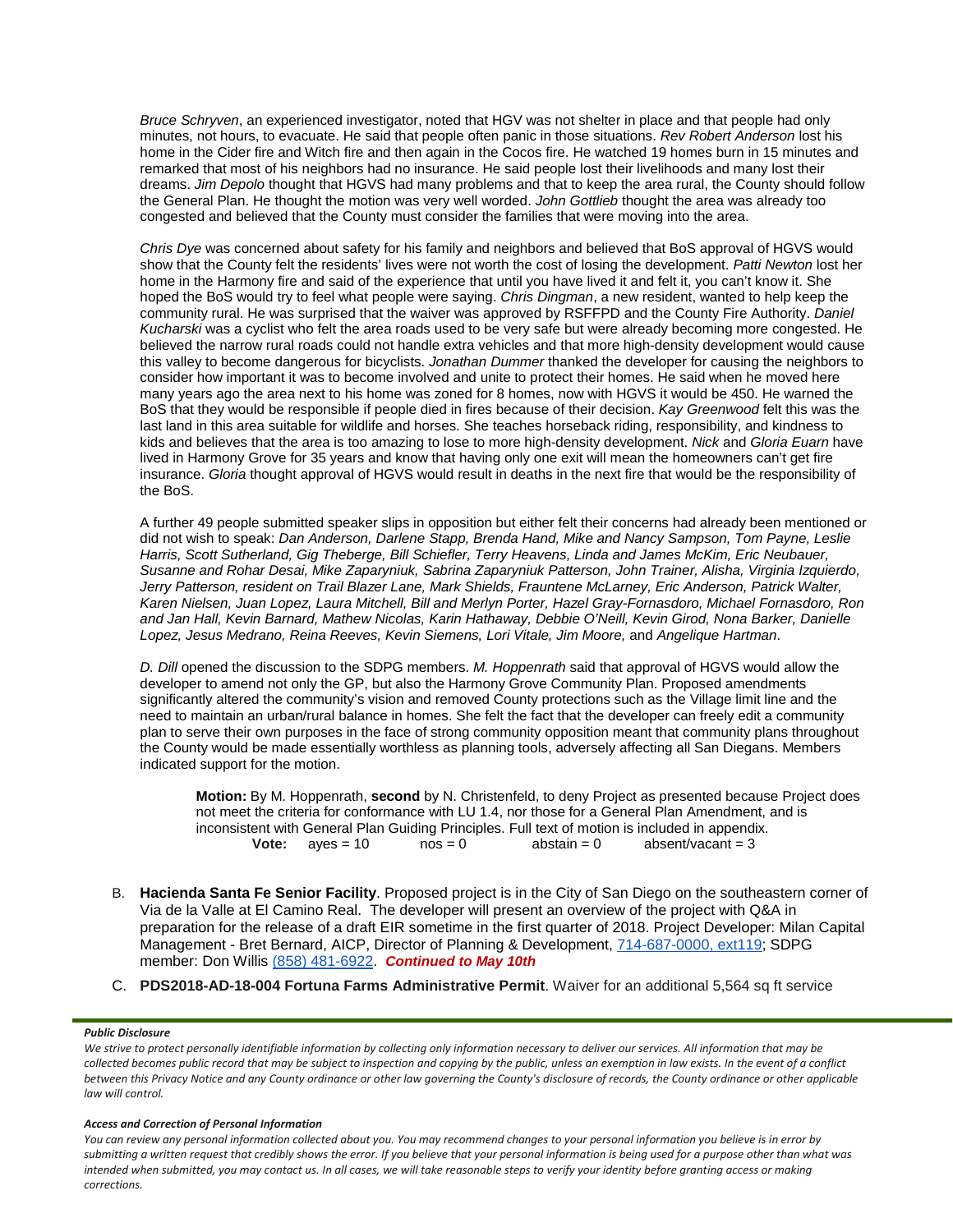building. Private residence and equestrian facility on an eight-acre parcel located at the corner of Via De Fortuna and El Camino Del Norte, Rancho Santa Fe; APN 265-160-2500. Property Owners: Caroline LaBarre and Tim Porthouse, [520-390-4470;](tel:(520)%20390-4470) Applicant's Contact: Allard Jansen Architects, [619-450-6550;](tel:(619)%20450-6550) PDS Planner: John Leavitt, [858-495-5448;](tel:(858)%20495-5448) SDPG Member: Laurel Lemarie, [858-756-2835.](tel:(858)%20756-2835) *Continued to May 10th* 

D. **PDS2017-TM-5589TE-PDS-PLN.** Time Extension of an existing approved PDS 2014 TM 5589 Tentative Map, located at [18531 Aliso Canyon Road](https://maps.google.com/?q=18531+Aliso+Canyon+Road&entry=gmail&source=g) in Rancho Santa Fe. A proposed 8-lot residential subdivision on 29.81 acres with minimum 2-acre parcel, with proposed private street for access and hook up to sewer. APN #265- 270-84. Applicant: El Paso One, LLC (c/o Michael Whitney), [858-945-7757;](tel:(858)%20945-7757) PDS Planner: Marisa Smith [858-](tel:(858)%20694-2621) [694-2621;](tel:(858)%20694-2621) SDPG Member: Laurel Lemarie [858-756-2835.](tel:(858)%20756-2835) Mr. Whitney explained that he was considering making this into an equestrian estates project and was developing appropriate CC&Rs to manage horserelated impacts.

> **Motion:** By D. Dill, **second** by T. Parillo, to approve as presented.<br> **Vote:** aves = 10 nos = 0 abstain = 0 **Vote:**  $a$  ves = 10  $a$  nos = 0  $a$  abstain = 0  $a$  absent/vacant = 3

### 7. ADMINISTRATIVE MATTERS:

- **A.** Community Reports<br>**B.** Consideration and com-
- **B.** Consideration and comments on circulation mail<br>**C.** Future agenda items and planning
- **C.** Future agenda items and planning<br>**D.** Prospective & returning Planning G.
- **D.** Prospective & returning Planning Group members<br>**E.** Supply orders and reimbursement of expenses
- **E.** Supply orders and reimbursement of expenses

### Adjourned 9:35 pm

**NOTE: The San Dieguito Planning Group currently has one vacancy.** If you wish to become a member of the SDPG, please provide the chair with your current resume and plan to attend 2 or 3 meetings in advance of processing your application for membership.

| <b>Future Meeting Dates:</b>                                             | 5/10/18 | 6/14/18                                      | 7/12/18          | 8/9/18 9/13/18                                                                      | 10/11/18 |
|--------------------------------------------------------------------------|---------|----------------------------------------------|------------------|-------------------------------------------------------------------------------------|----------|
| Doug Dill, Chair<br>Tim Parillo, Vice-Chair<br>Mid Hoppenrath, Secretary |         | 760-736-4333<br>415-238-6961<br>760-747-1145 | FAX 760-736-4333 | e-mail: theddills@att.net<br>e-mail: tparillo@gmail.com<br>e-mail: midhop@gmail.com |          |

#### *Public Disclosure*

*We strive to protect personally identifiable information by collecting only information necessary to deliver our services. All information that may be collected becomes public record that may be subject to inspection and copying by the public, unless an exemption in law exists. In the event of a conflict between this Privacy Notice and any County ordinance or other law governing the County's disclosure of records, the County ordinance or other applicable law will control.*

### *Access and Correction of Personal Information*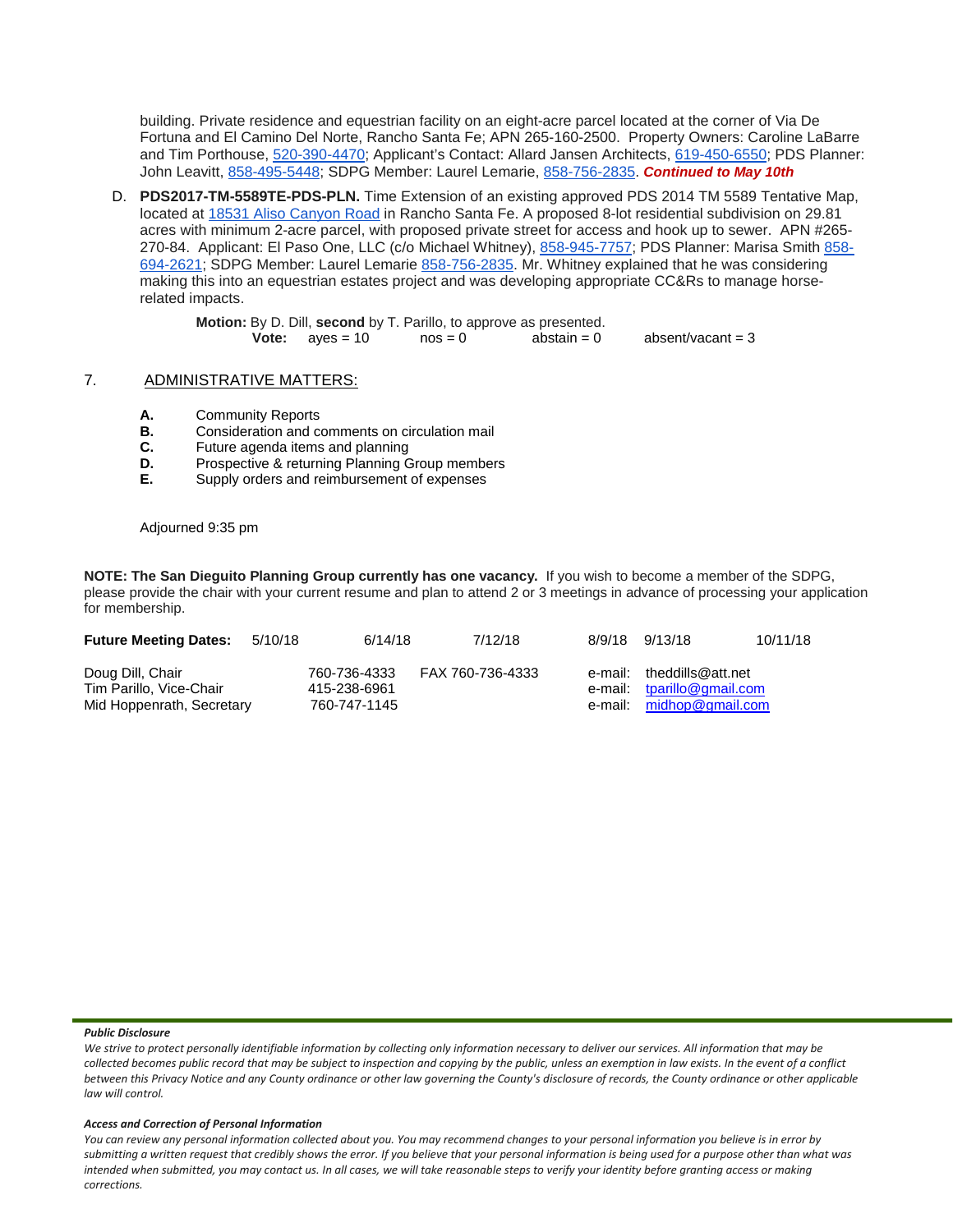### Appendix

# **San Dieguito Planning Group Meeting April, 5, 2018**

**Item 6A - Harmony Grove Village South** includes a General Plan Amendment (PDS2015-GPA-15-002), a Specific Plan (PDS2015-SP-15-002), a Rezone (PDS2015-REZ-15-003), a Tentative Map (PDS2015-TM-5600), a Major Use Permit (PDS2015-MUP-15-008), and a draft Habitat Loss Permit (PDSXXXX-HLP-XXX).

**Motion: RECOMMEND DENIAL as presented** because Project does not meet the criteria for conformance with LU 1.4 (shown in *italics* below; please note *all* four criteria must be met) nor with those for a General Plan Amendment (GPA) and is inconsistent with General Plan Guiding Principles.

*"Potential Village development would be compatible with environmental conditions and constraints, such as topography and flooding."*

■ **NOT COMPATIBLE**. The Harmony Grove Village South (HGVS or Project) property lies within an area statutorily designated State Responsibility Area "Very High Fire Hazard Severity Zone," by CAL FIRE and recognized by the County of San Diego and RSFFPD (From the Dudek 2016 Fire Protection Plan for HGVS). The expansion area is constrained by a 3-sided topographic "bowl" formation surrounded by steep slopes in a floodplain traversed by Escondido Creek. Although this is a very high fire risk area there is only one possible ingress/egress road, necessitating a waiver in **Fire Safety Regulations** for an expansion. Country Club Drive, the only safe evacuation route, regularly floods, with two recorded deaths from storm water surges. A main arterial, Harmony Grove Road, is narrowly constrained by Escondido Creek tributaries, rocky slopes, and unmaintained fuels/vegetation, making it nearly impossible to widen. Thus, the expansion is inconsistent with **General Plan Goals** that include avoiding development in areas susceptible to geologic, wildfire, or flooding risks, and **Guiding Principle 5,** which states that "In high risk areas, development should be prohibited or reduced in type and/or density."

# *"Potential Village development would be accommodated by the General Plan road network."*

■ **NO IMPROVEMENTS TO ROAD NETWORK**. The expansion will create significant and unmitigable impacts to area roadways and intersections. The existing road infrastructure consists of 2-lane rural roads without shoulders, subject to flooding, mud slides and closures during the winter months and surrounded by high fuel sources. The unclassified road, Country Club Drive, was originally a private quarry utility road and some segments do not have County easements. According to the Wildland Urban Interface Fire Emergency Plan recently commissioned by CAL FIRE, Country Club Drive is the only safe evacuation route without caveats for the entire area, and that would be reduced from a Level of Service A to a Level of Service F by a village expansion. The proposed mitigation for the lack of a secondary access and for the excessive dead-end road length in this expansion provides no off-site improvements that would facilitate evacuation for area residents, which will increase risk of fatal entrapment should the single safe evacuation route be obstructed. This is inconsistent with the **General Plan** that requires that a GPA must not be detrimental to public health, safety, and welfare.

### *Public Disclosure*

### *Access and Correction of Personal Information*

*We strive to protect personally identifiable information by collecting only information necessary to deliver our services. All information that may be collected becomes public record that may be subject to inspection and copying by the public, unless an exemption in law exists. In the event of a conflict between this Privacy Notice and any County ordinance or other law governing the County's disclosure of records, the County ordinance or other applicable law will control.*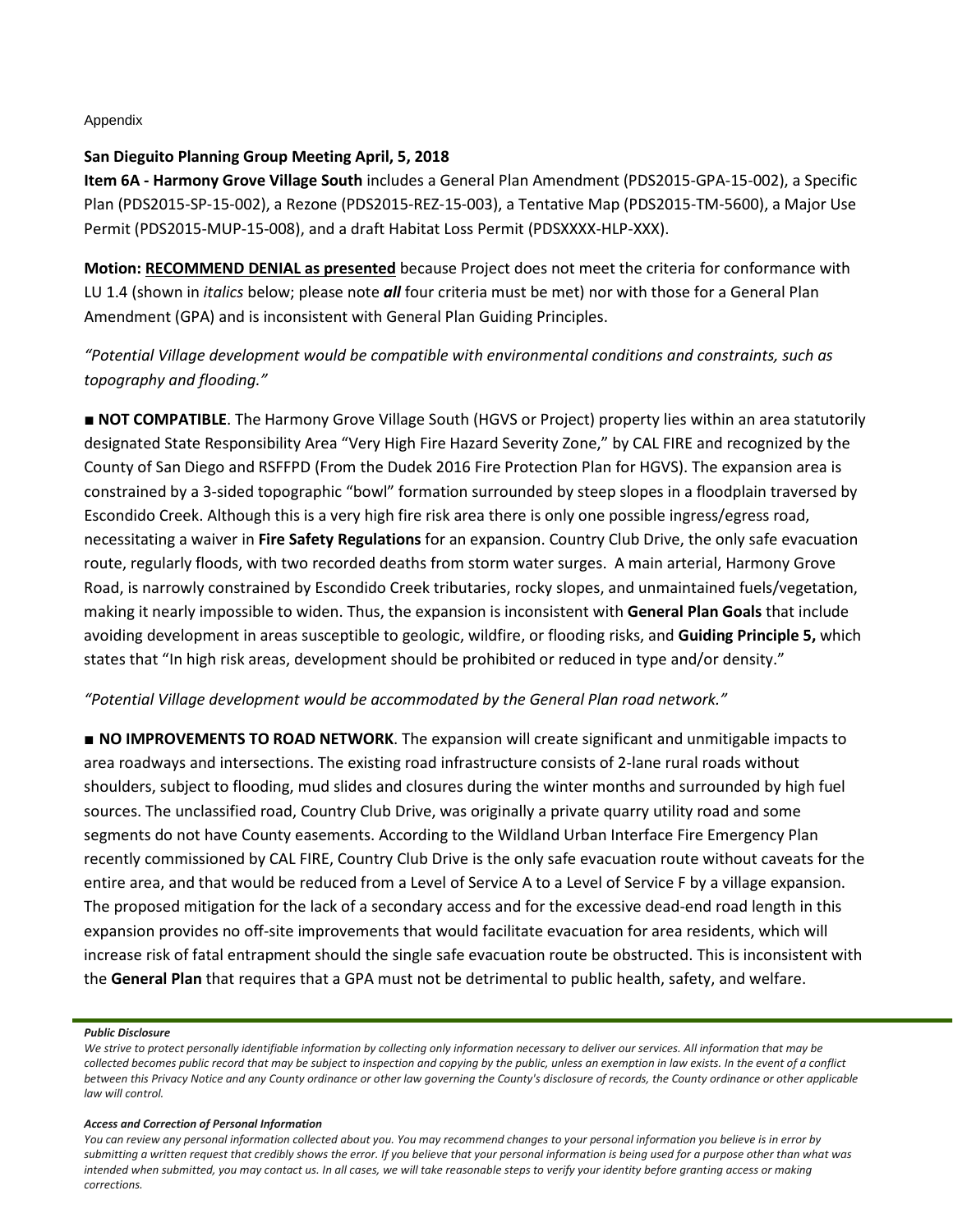*"Public facilities and services can support the expansion without a reduction of services to other County residents."*

■ **INCREASED BURDEN ON EXISTING INFRASTRUCTURE WILL REDUCE QUALITY OF SERVICES.** Because this village expansion is not adequately served by the General Plan road network and there are no public transportation services, the resulting increase in traffic congestion to levels of service F will result in other County residents experiencing excessive wait times for public facilities or services. Because the Project's excessive greenhouse gas emissions will be mitigated by purchasing distant, off-site carbon credits, local air quality will be decreased and local environmental impacts will be increased, burdening other County residents. The expansion will strain the area's public school system (San Pascual HS is already over capacity) requiring area schoolchildren to use mobile classrooms. It will require the creation of growth-inducing sewage treatment facilities that will increase the risk of more high-density urban sprawl. The increased density will require a greater portion of the area's dwindling water reserves and will require more intense water restrictions in times of drought for other County residents, who are not allowed to use the project's recycled water.

*"The expansion is consistent with community character, the scale, and the orderly and contiguous growth of a Village area.*"

**■ INCONSISTENT WITH COMMUNITY CHARACTER.** The project proposes amendments to the **Community Plan** that significantly alter the development objectives incorporated therein to manage growth. One amendment eliminates the reference to the unique consensus agreement that was reached between the community and the County that allowed the creation of Harmony Grove Village. This negotiated Village was designed to accept population growth while using the Community Development Model to establish rural buffers to prevent urban sprawl. However, the amendment removes the word "negotiated" from the following excerpt that specifically addresses the possibility of expansion: "*In addition, non-resident land speculators have purchased local undeveloped land in the hopes that General Plan Amendments allowing higher density will be adopted by the Board of Supervisors. Residents will continue to work to preserve this historic 100-year-old community by implementing the Village Development Pattern that was negotiate*d." The phrase "consistent with General Plan policies" was substituted. There is no justification for eliminating this unique compromise from the historical record in the Community Plan, especially when residents are hoping that the County will remember that the very scenario embodied in the HGVS project is exactly what the residents have most feared, and why they entered into this negotiation with the County. This negotiated development pattern resulted in the original **Community Plan Map** and is protected by County planning tools such as the Village Limit line, the restriction on expansion of the HGV sewage treatment plant, and **CP Policy LU-2.2.1** *Ensure that the number of urban*  residences does not greatly exceed that of the rural residences in the greater *unincorporated communities of Harmony Grove and Eden Valley.* Because the Community Plan *specifically prohibits* this expansion, the Project's

#### *Public Disclosure*

### *Access and Correction of Personal Information*

*We strive to protect personally identifiable information by collecting only information necessary to deliver our services. All information that may be collected becomes public record that may be subject to inspection and copying by the public, unless an exemption in law exists. In the event of a conflict between this Privacy Notice and any County ordinance or other law governing the County's disclosure of records, the County ordinance or other applicable law will control.*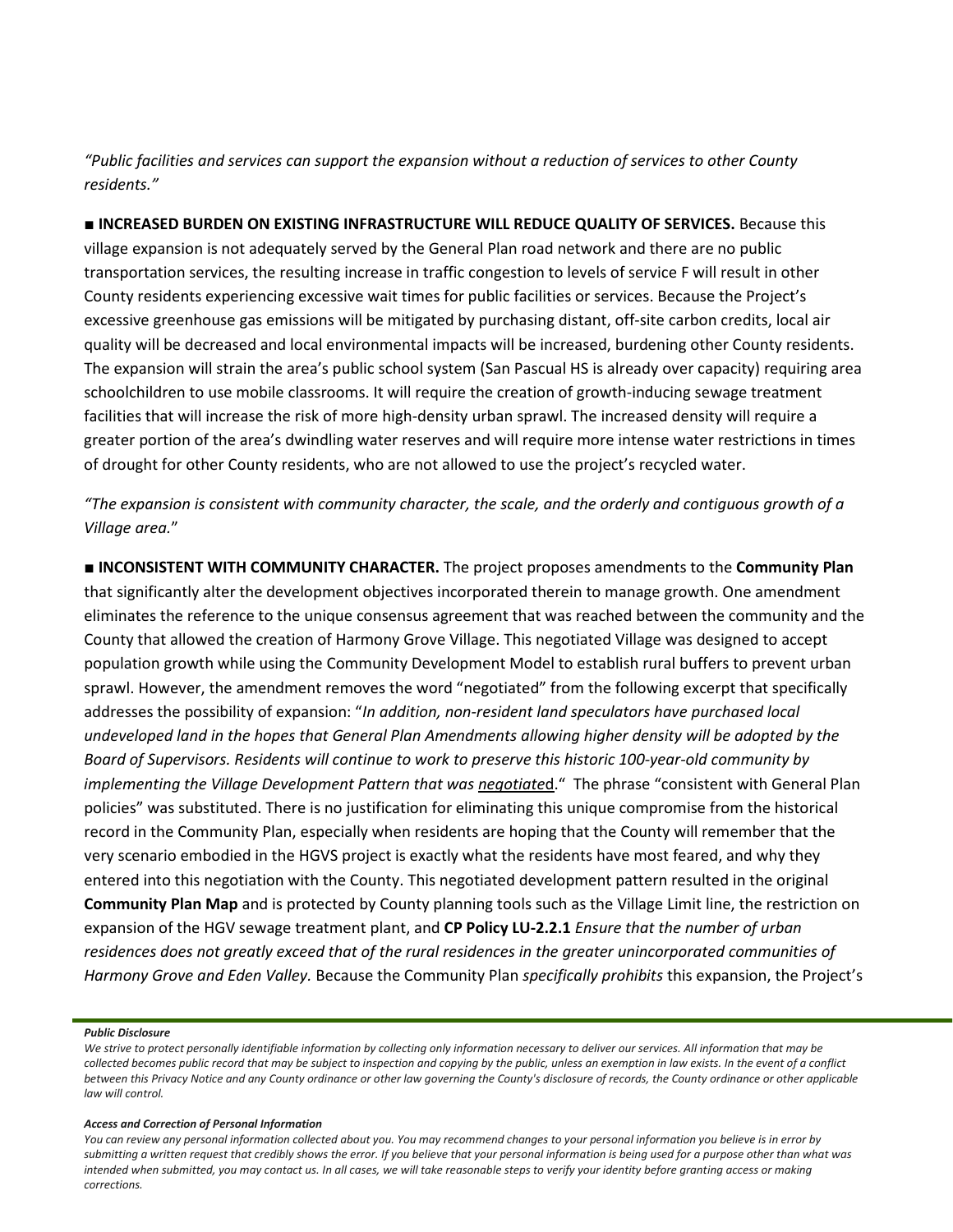attempts to amend the Community Plan are simply an avoidance of its own inconsistencies. This is incompatible with **GP LU 2.4,** which requires projects to reflect the development objectives for a community plan area.

The scale of the expansion is inconsistent because it will eliminate the carefully constructed urban-rural balance documented in the Community Plan that was created to manage Village development. This is contradictory to **General Plan Guiding Principle 10**, which recognizes that unincorporated rural communities "contribute to a high quality of life distinct from the urbanized environment of coastal San Diego" and stipulates that "as growth continues, development must be managed to protect these assets."

Finally, the expansion does not create an orderly and contiguous growth of the Village area because it introduces multifamily units that are far denser than the single-family units of the Harmony Grove Village core area, and does so beyond the largest, horse-keeping lots that form the rural buffer area of the original village. Thus, the expansion is not in conformance with the gradually decreasing density required in the **General Plan Community Development Model**.

# *Requested Analyses*

The County should not allow additional residential density beyond that allowed by right in the General Plan without first ensuring that the impact of the change would not impede the safe evacuation of existing and future residents in areas like this prone to major fire events. As such, we request additional analysis prior to staff formulating a recommendation on the project, to match a given recommended project density (number of DUs) to the road infrastructure that can safely support it. This additional analysis is necessary because a) information crucial to evaluating public safety risk is missing from the data presented so far, namely, project impact on evacuation scenarios, b) the extreme 2017 wildfires in California and their consequences have demonstrated the need for sound planning to avoid loss of life, and c) new data from the HGVS WUIFERP point to "a historic fire corridor with a history of loss of life & extensive structural loss", with the entire area evacuating on Country Club Drive in an emergency.

Specifically, we request staff/applicant to analyze the following:

- a) Calculate the maximum current vehicle carrying capacity of Country Club Drive (CCD) in a mass evacuation scenario, taking into account the number of existing large animals to be evacuated using the same road infrastructure;
- b) Conduct the same analysis adding a secondary Project egress through to Del Dios Highway, which would relieve congestion on CCD;

### *Public Disclosure*

### *Access and Correction of Personal Information*

*We strive to protect personally identifiable information by collecting only information necessary to deliver our services. All information that may be collected becomes public record that may be subject to inspection and copying by the public, unless an exemption in law exists. In the event of a conflict between this Privacy Notice and any County ordinance or other law governing the County's disclosure of records, the County ordinance or other applicable law will control.*